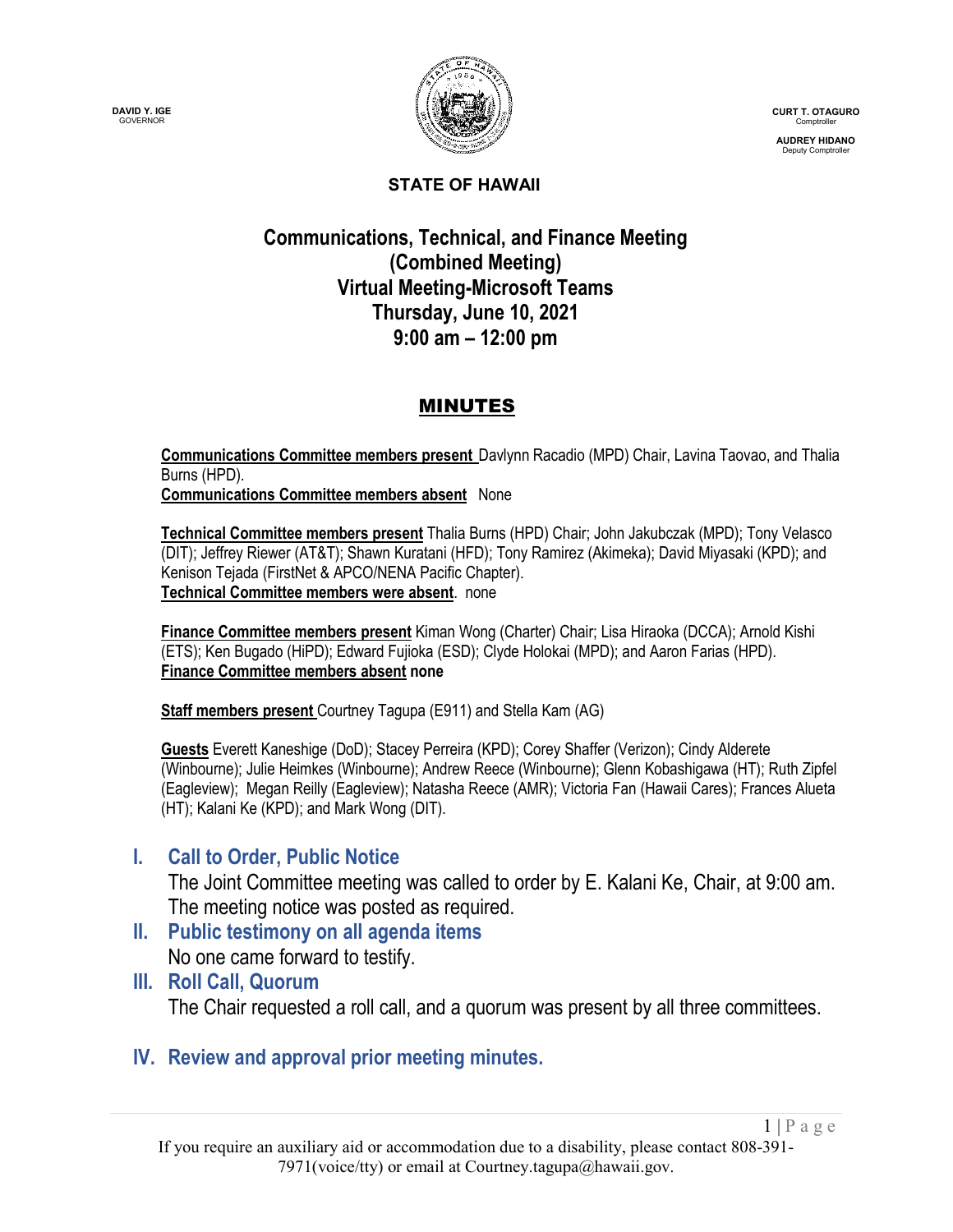John Jakubczak motioned to approve the meeting minutes of the last meeting**.** Jeffrey Riewer seconded the motion. There was a roll call vote taken, and the vote was unanimous by the committee members present.

# **V. Nationwide abbreviated telephone dialing code "988" – Victoria Fan.**

- Hawaii CARES- a coordinated access resources entry system.
- Collaborates among agencies such as DOH/BHA/UH as well as other service providers statewide.
- Connects people with mental health conditions to treatment and housing resources.
- Connects people with substance abuse disorders to treatment and recovery services.
- Works with a state network of providers that covers every aspect of behavioral health care.
- "988" routing.
	- o FCC announced the 988 number for psychiatric emergencies will go live in July 2022.
	- $\circ$  The number will route to the National Suicide Prevention Line.
	- o The routing is based on area code and not geographic location.
	- $\circ$  Hawaii CARES identifies collaboration with 911 in terms of:
		- **F** referral from 911 to Hawaii CARES
		- referral from Hawaii Cares to 911.
- **VI. Update on Kauai Transition to NG911 meeting – Kalani Ke.**

Kalani Ke had nothing to report at this time.

# **VII. Winbourne Consulting, LLC Update – Andrew Reece, Cindy Alderete, Julie Heimkes**

- 1. Agenda
	- i. Review discussion document.
	- ii. Discuss next steps.
	- iii. GAP Analysis
		- 1. What does each PSAP need to do before the NG911 Solution can be put in place? Prior to the implementation of the NG911 Solution, each PSAP will have to update or replace their current Intrado CPE with i3 compliant equipment.
		- 2. What will each PSAP have to do after the selection of the NG911 Solution vendor? After selecting the vendor, each PSAP will also need to work with Akimeka and the selected provider to commence the GIS data normalization activities in advance of the initial load to a NG911 system.
	- iv. Decision factors
		- 1. Costs
		- 2. Trusted entities
		- 3. Technical capabilities of each PSAP.
		- 4. Hawaiian Telcom's ability to leverage existing Certificate of Convenience and Necessity as the Carrier of Last Resort.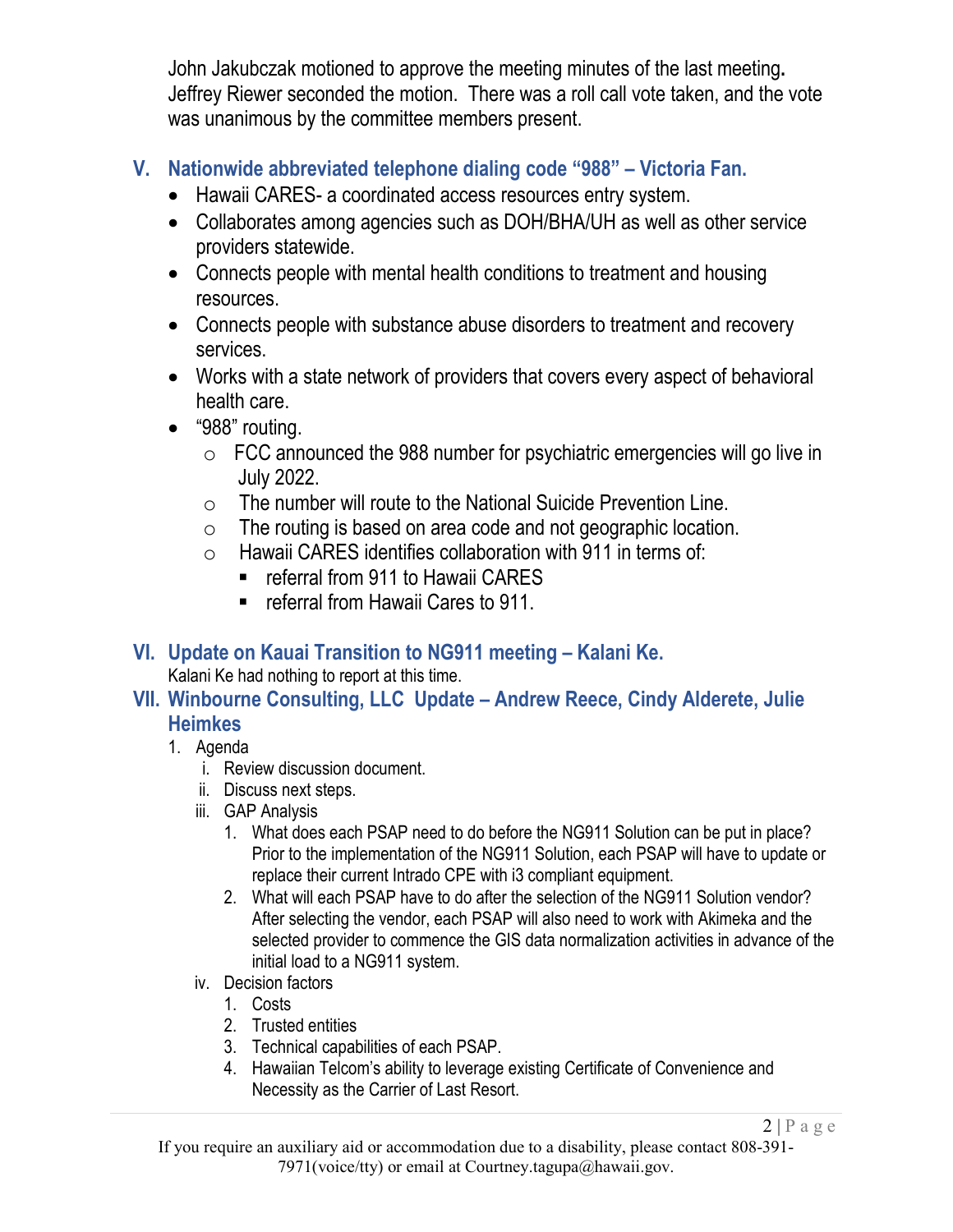- v. Decision Responsibility
	- 1. Who has the authority within the state to make the decisions regarding the State's NG911 Solution strategy.
- vi. Decision Timeframe.
- vii. Decision Matrix
	- 1. NG911 Solutions Provider Procurement Strategy
	- 2. NG911 Solution Infrastructure Management.
	- 3. NG911 Procurement Alternatives.
	- 4. NG911 Administration and Support
	- 5. NG911 Administrator Salary Source.
	- 6. NG911 Organizational Alignment.
- viii. Winbourne Next Steps
	- 1. Obtain ROM Costs array to provide a cost range for the various options discussed.
	- 2. Validate with each PSAP the findings of the server and or telco room for their ability to support NG911 requirements.
	- 3. Request from each PSAP a list of possible Trusted Entities that they would like to see included in the NG911 Solution.
	- 4. Will develop recommendations for each item listed, and these recommendations will be included with Deliverable 5.
	- 5. Follow up with Hawaiian Telcom to see if they have found a legal answer to the question if they can procure utilizing Certificate of Convenience and Necessity.
- ix. Board/Committee Next Steps
	- 1. Determine who is the decision-maker to procure an NG911 system.
	- 2. Follow up on the Board's ability to provide funding for an NG911 administrator's salary.
	- 3. If there was an NG911 administrator as described earlier, can the Board receive and approve their recommendations?

# **VIII.Committee Updates by Committee Chairs**

- a. Communications Committee Davlynn Racadio
- b. Technical Committee Thalia Burns

Comments on Dare to be Great Conference. Rep. Kahele was asked to be a sponsor for the 911 saves act. No one from Hawaii's Congressional team is a sponsor.

- HB 73 has not yet been signed by the Governor.
- i. Educational Investigative Committee Jeffrey Riewer Maui's students are enjoying classes. HFD has also been enjoying the classes. HPD is gathering good information from the classes. KPD training is going well as well and is a great program.
- ii. ICTE Investigative Committee- Everett Kaneshige
	- 1. Comments on the APCO Nexus Virtual Conference.
- iii. Request approval for:
	- 1. MPD- Additional GET CAD Upgrade amount \$53,707.03.

Tony Ramirez motioned to approve the additional amount. Jeffrey Riewer seconded the motion. A roll call vote was requested, and the motion was approved by a majority of the Technical Committee members present.

2. HiPD- EagleView Imagery 2nd Project-\$152,703.19. Jeffrey Ramirez motioned to approve. Kenison Tejada seconded the motion. A roll call vote was requested, and it was unanimously approved by all Technical Committee members present.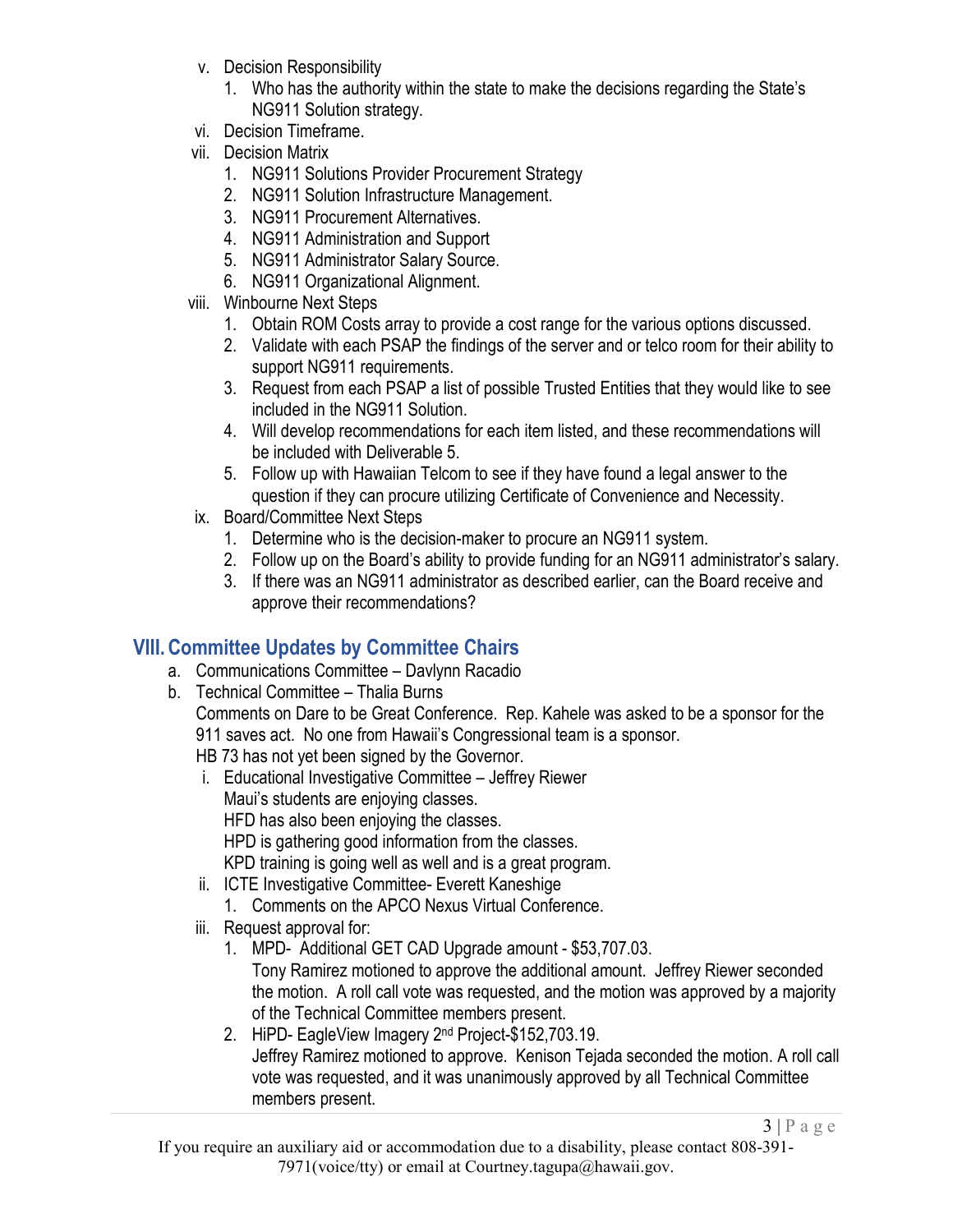- c. Finance Committee Kiman Wong
	- i. Report on Monthly and Y-T-D Cash Flow
	- ii. Request funding approval for:
		- 1. MPD- GET Tax on CAD Upgrade \$53,707.03. Ken Bugado motioned to approve. Arnold Kishi seconded the motion. A roll call vote was taken, and it was approved by majority vote of the Finance Committee members present.
		- 2. HiPD- EagleView Imagery 2nd Project-\$152,703.19. Arnold Kishi motioned to approve. Eddie Fujioka second the motion. A roll call vote was called and the motion was approved by majority vote by all Finance Committee members present.
		- 3. Strategic Plan Budget Plan The Executive Director reviewed the Strategic Plan with the Finance Committee. Eddie Yoshioka motioned to approve the SBP with the amendments to the HiPD budget. Aaron Farias seconded the motion. A roll call vote was taken, and the motion was unanimously approved by all Finance Committee members present.

### **IX. PSAP Status Updates**

- a. Kauai KPD Stacey Perreira for E. Kalani Ke Staffing: two openings. One in training. Open recruitment and testing dates are to be established.
- b. Oahu HPD Aaron Farias Vacancies: 25 vacancies and the PC class started and we are enrolling people as fast as possible.
- c. Oahu HFD Shawn Kuratani. One transfer will fill an existing vacancy due to a promotion.
- d. Oahu EMS Edward Fujioka 12 EMPs are going through testing. Unfortunately, travel restrictions have not yet been lifted, and there is a possibility that EMS will not be traveling to NENA, Navigator, or APCO unless the Mayor changes his directive regarding restrictions on travel.
- e. Maui/Molokai MPD Davlynn Racadio for John Jakubczak Maui has been going back and forth with Kihei. Five applicants in the final stages of the application process. Molokai down to 3 people, and Wailuku is still supporting Molokai.
- f. Hawaii PD Kenneth Bugado, Jr. Six trainees in the classroom. One dispatcher to become a police officer with another going to the fire department.
- g. Hawaii FD Ian Smith. Nothing to report.

## **X. Items for Discussion, Consideration, and Action**

- a. 911 Timeline update.
	- Please continue to send your timelines to the ED.
- b. Others none.

### **XI. Announcements**

- a. Future Virtual Meeting dates/time (9:00 am 12 noon):
	- i. Thursday, June 10, 2021 (Combined Meetings)
	- ii. Thursday, July 8, 2021 (Combined Meetings)
	- iii. Thursday, August 12, 2021 (Combined Meeting)
	- iv. Thursday, September 9, 2021 (Combined Meeting)